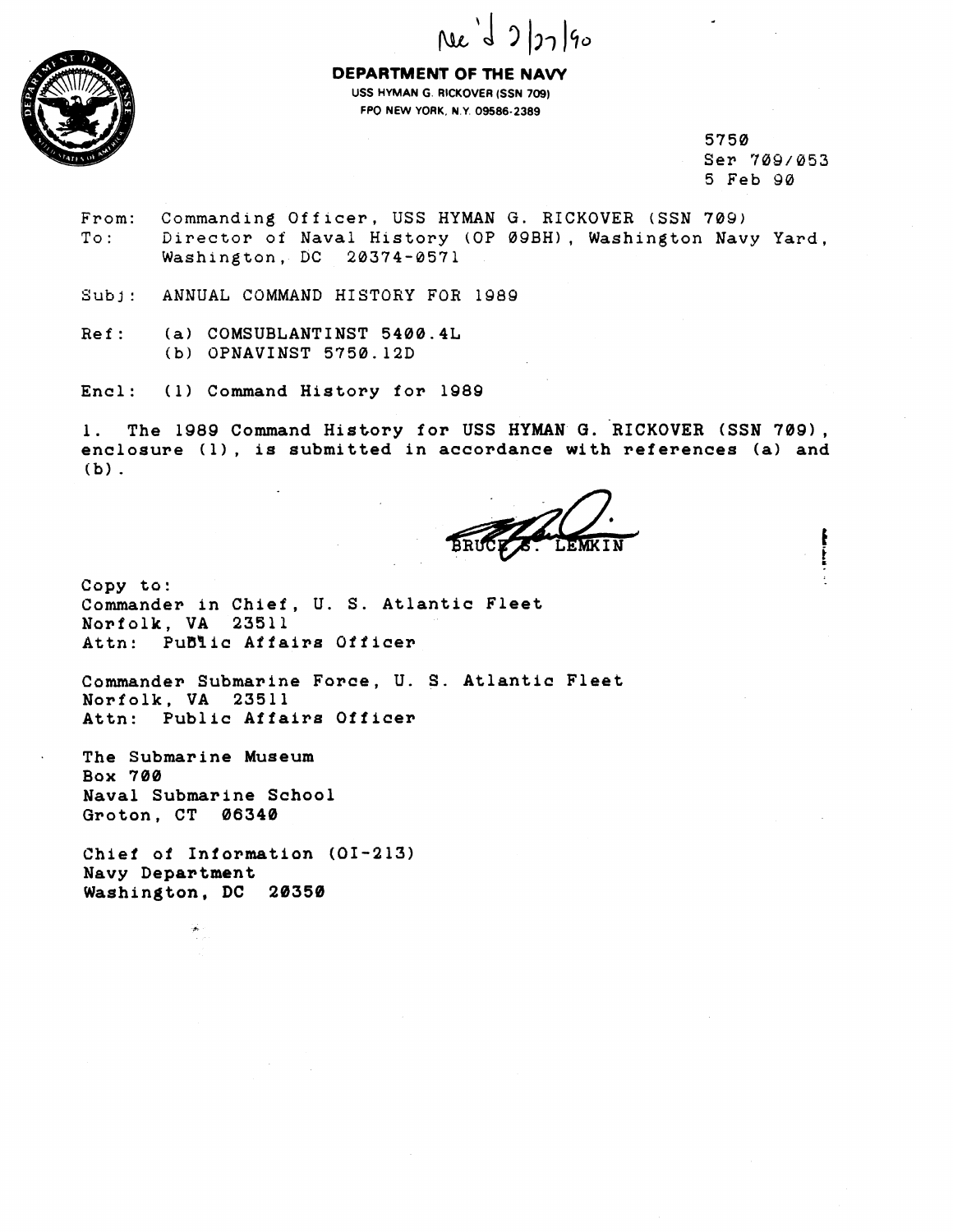**In early January, RICKOVER continued the trangit to the Mediterranean ln company with the THEODORE ROOSEVELT battle ~3roup. The transit and subsequent operatloris in the**  Mediterranean proved to be very successful. In addition to seven **specla; operations and several exercises, the ship completed three upkeep periods in La Maddalena, Italy and made port calls**  in Toulon, France; Ashdod, Israel; and Naples, Italy. In Israel. **RiCKOVEH hosted the Israeli CNO, Admiral Micah Ram. on board for a tour and briefing.** 

**RICKOVER'S highly successful deployment included winning the COMSIXTHFLT 'Hook'em' Award fop ASW excellence. Commander Submarine Force Mediterranean lauded RICKOVER'S performance by terming RICKOVER 'the TOP Submarine in the Mediterranean during the period of her deployment" and stated that 'RICKOVER set the standard by which other submarines in the Mediterranean are being measured." After departing the Mediterranean on 17 May, RICKOVER successfully opposed the Mediterranean-bound AMERICA Battle aroup south of the Azores. The ship then conducted an Operational Reactor safeguards Examination (ORSE) enroute from Bermuda to**  Norfolk receiving an overall grade of ABOVE AVERAGE, and returned<br>to homeport on 27 May.

**RICKOVER subsequently enjoyed a two week stand down followed by a demanding five week maintenance period which included complete shlp's service battery changeout. After a two day atsea shakedawn period, the ship returned to Norfolk and euccessfully completed a Navy Technical Proficiency Inspection (NTPI) on 25-26 July with grades of EXCELLENT and OUTSTANDING in all areas.** 

**RICKOVER spent the next four weeks performing training operatlone for USNA Second Claee Midshipman at AUTEC at Andros Island, BI. The ship completed a Tactical Readiness Evaluation (TRE) on 22-23 August with an overall grade of ABOVE AVERAGE and was designated by COMSUBLANT as a TRE "Top Performer.' RICKOVER**  provided services to USN and USCG surface ships in the Guantanamo **Bay Operating Areas, arrived in St. Croix, USVI on 29 Auguet for two days of liberty, and partioipated in FLEETEX 4-89.** 

The **abip returned to Norfolk on 8 September for a three week malntena period. In Octobe~, RICKOVER participated in exerciee th the EISENHOWER Battle Group, conducted a three day**  port visi<sup>ss</sup>in Port Canaveral, Florida and commenced a nominal **sixty day gelected Restricted Availability (SRA) conducted by Norfolk Naval Shipyard.** 

**For USS HYMAN G. RICKOVER'S performance during FY 1989, the**  ship was awarded the Submarine Squadron EIGHT Engineering Red 'E' **and ASW/Operations White 'A'-. RICKOVER waa also featured in the Public Broadcasting documentary 'Submarine: Steel Boate, Iron Men.** '